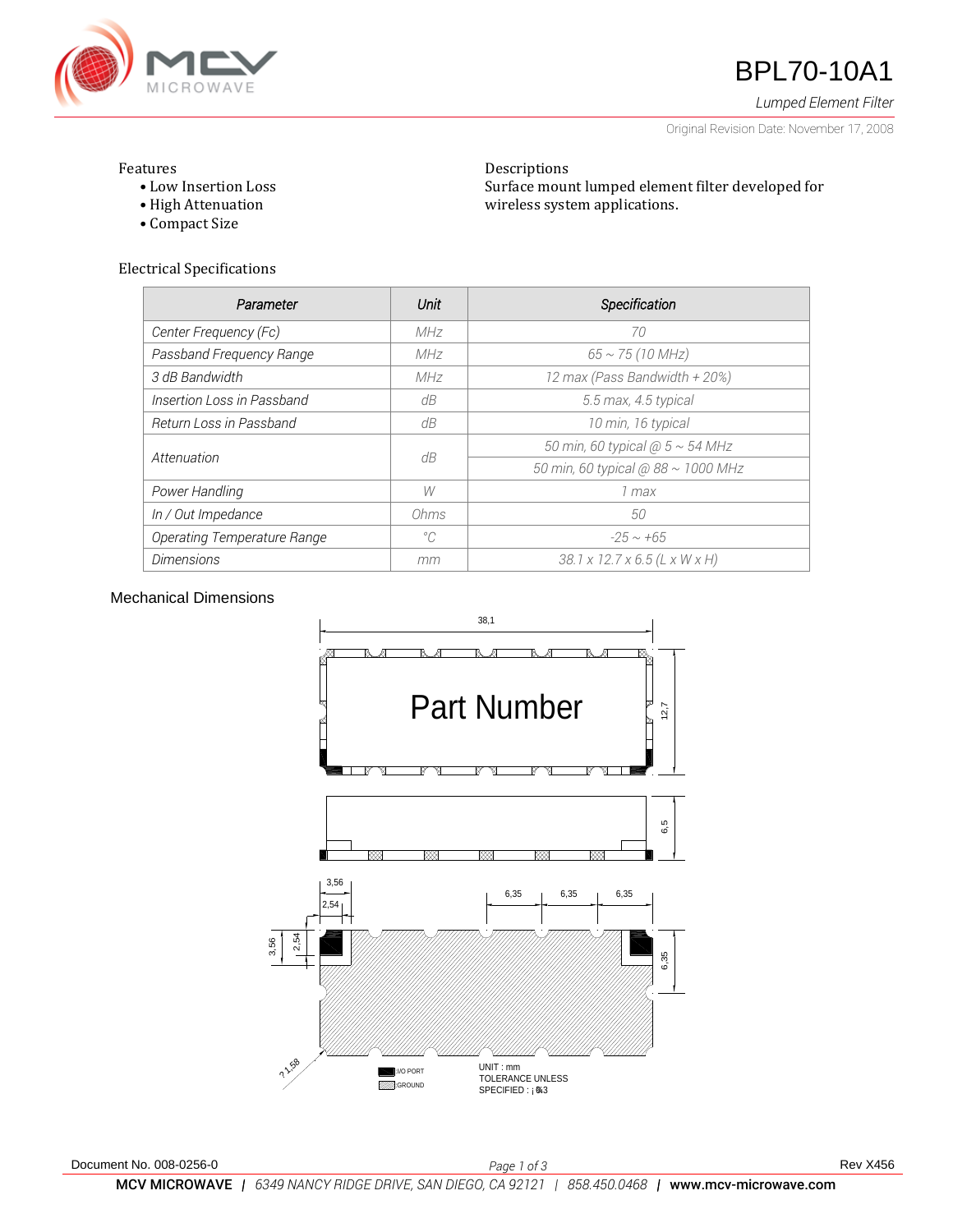

*Lumped Element Filter*

Original Revision Date: November 17, 2008

### Electrical Response



Document No. 008-0256-0 *Page 2 of 3* Rev X456 MCV MICROWAVE *| 6349 NANCY RIDGE DRIVE, SAN DIEGO, CA 92121 | 858.450.0468 |* www.mcv-microwave.com